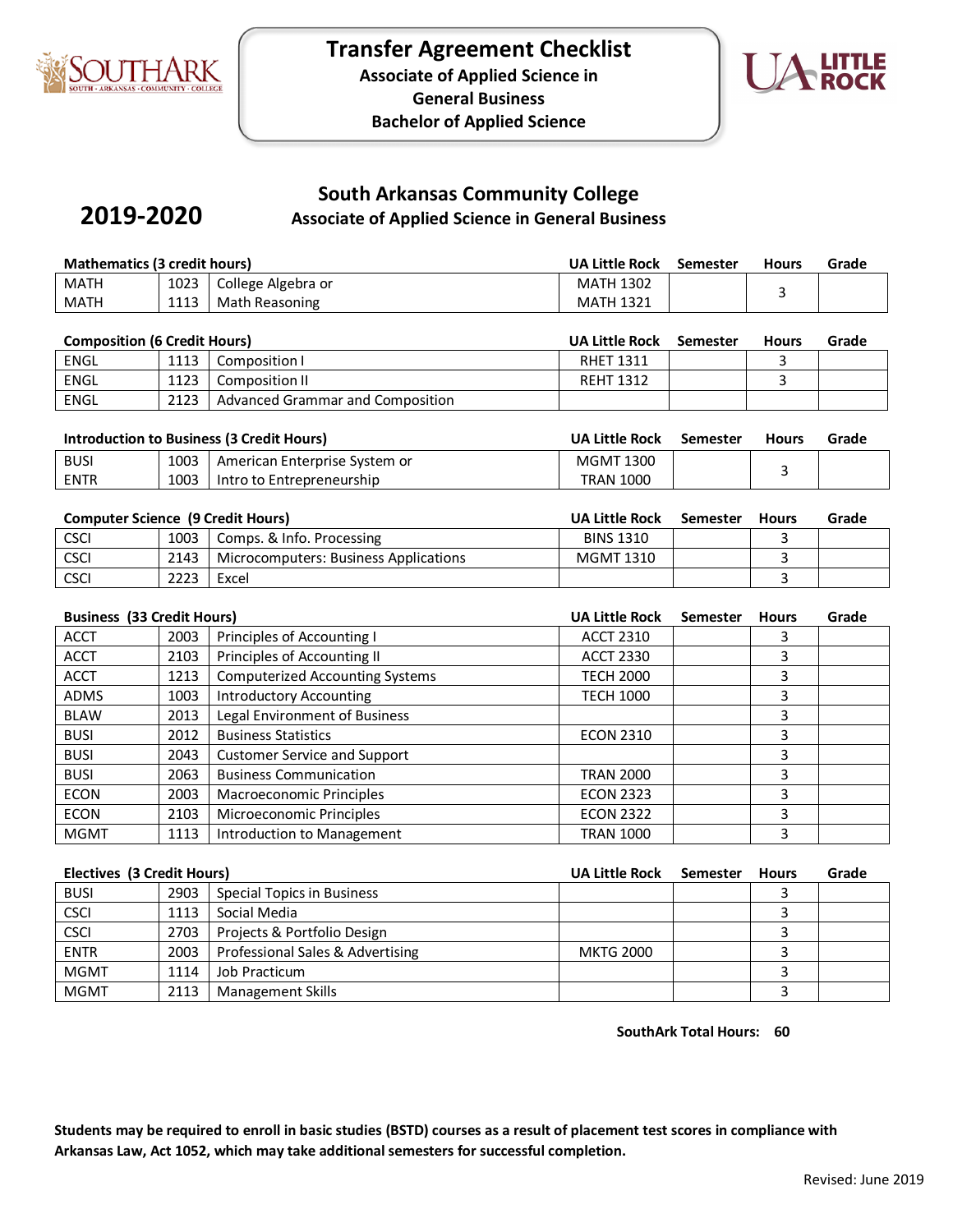

**Associate of Applied Science in** 

**General Business**

**Bachelor of Applied Science**



# **University of Arkansas at Little Rock**

## **Bachelor of Applied Science**

# **2019-2020**

|             | Fine Arts (3 credit hours) |                                    | <b>Semester</b> | <b>Hours</b> | Grade |
|-------------|----------------------------|------------------------------------|-----------------|--------------|-------|
| ARHA        | 2305                       | Intro to Visual Arts or            |                 |              |       |
| <b>ARHA</b> | 2306                       | Introduction to Architecture or    |                 |              |       |
| <b>MUHL</b> | 2305                       | Intro to Music or                  |                 |              |       |
| <b>MCOM</b> | 2306                       | Introduction to Motion Pictures or |                 |              |       |
| <b>THEA</b> | 2305                       | Theater and Dance                  |                 |              |       |

|             | Humanities (3 credit hours)<br><b>Semester</b> |                                           |  | <b>Hours</b> | Grade |
|-------------|------------------------------------------------|-------------------------------------------|--|--------------|-------|
| ENGL        | 2337                                           | World Literature or                       |  |              |       |
| ENGL        | 2339                                           | Mythology or                              |  |              |       |
| PHIL        | 2320                                           | Ethics and Society or                     |  |              |       |
| PHIL        | 2321                                           | Ethics and Society: Professional Apps. or |  |              |       |
| <b>RELS</b> | 2305                                           | World Religions                           |  |              |       |

| <b>History of Civilization (3 credit hours)</b> |      |                              | Semester | <b>Hours</b> | Grade |
|-------------------------------------------------|------|------------------------------|----------|--------------|-------|
| <b>HIST</b>                                     | 1311 | History of Civilization I or |          |              |       |
| HIST                                            | 1312 | History of Civilization II   |          |              |       |

### US History/Government (3 credit hours) **Semester** Hours Grade

| .           |      |                              | ----- |  |
|-------------|------|------------------------------|-------|--|
| <b>HIST</b> | 2311 | US History to 1877 or        |       |  |
| HIST        | 2312 | US History Since 1877 or     |       |  |
| <b>POLS</b> | 1310 | American National Government |       |  |

#### **Science (8 credit hours) Complete 2 courses Semester Hours Grade**

| <b>ANTH</b> | 1415        | Physical Anthropology or                      |   |  |
|-------------|-------------|-----------------------------------------------|---|--|
| <b>ASTR</b> | 1301 & 1101 | Intro to Astronomy & Lab or                   |   |  |
| <b>BIOL</b> | 1400        | Evolutionary & Environmental Biology or       |   |  |
| <b>BIOL</b> | 1401        | Science of Biology or                         |   |  |
| <b>BIOL</b> | 1433        | Anatomy & Physiology or                       |   |  |
| <b>BIOL</b> | 2401        | Microbiology or                               |   |  |
| <b>CHEM</b> | 1400        | Fund Chemistry I or                           |   |  |
| <b>CHEM</b> | 1402        | General Chemistry I or                        |   |  |
| <b>CHEM</b> | 1406        | General Chemistry for Engineers or            | 8 |  |
| <b>CHEM</b> | 1409        | Chemistry & Society or                        |   |  |
| <b>ERSC</b> | 1302 & 1102 | Phys Geology & Lab or                         |   |  |
| <b>ERSC</b> | 1304 & 1104 | Earth & the Environment & Lab or              |   |  |
| <b>ERSC</b> | 2303 & 2103 | Hist. Geology & Lab or                        |   |  |
| <b>PHYS</b> | 1321 & 1121 | College Physics & Lab I or                    |   |  |
| <b>PHYS</b> | 1322 & 1122 | College Physics & Lab II or                   |   |  |
| <b>PHYS</b> | 2321 & 2121 | Physics for Scientists & Engineers I & Lab or |   |  |
| <b>PHYS</b> | 2322 & 2122 | Physics for Scientists & Engineers II & Lab   |   |  |